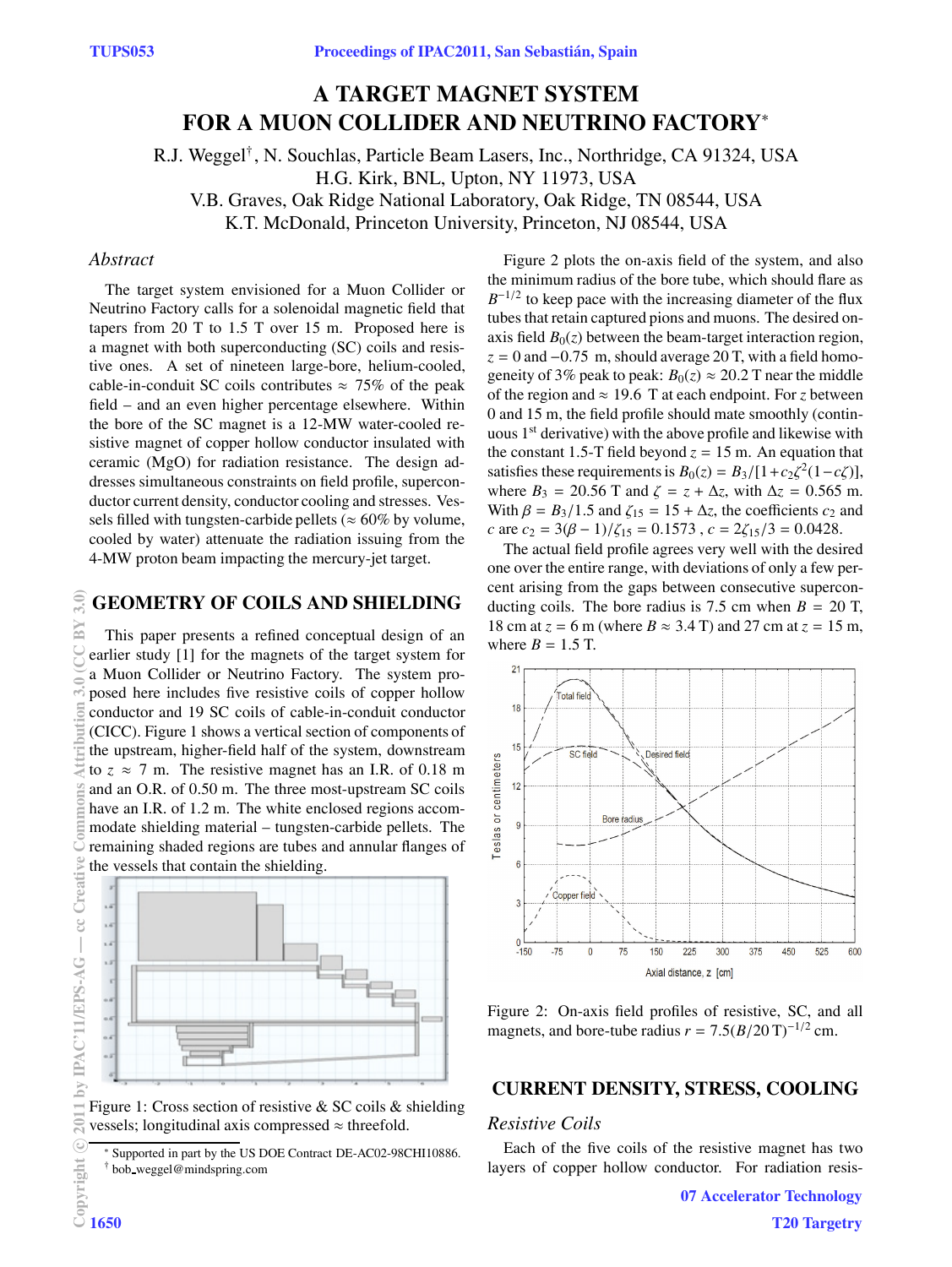tance, the insulation is ceramic (MgO). The innermost coil uses conductor identical to that developed [2] for the Japan Hadron Facility (JHF) of 23.8-mm square O.D. and 11-mm round I.D. For magnetic and hydraulic efficiency, subsequent coils use heftier conductor (*e.g.*, O.D. = 34.3 mm in coil #5; current density =  $48\%$  that in coil #1) with all dimensions scaled from the JHF conductor.

Electrical and hydraulic connections are at only the upstream end. Winding is four-in-hand, electrically in series but hydraulically in parallel, with a total water flow of  $\approx$  50 l/sec at a water pressure of 40 atm (4 MPa).

Reinforcing each coil is a thin tightly-nested cylindrical tube or layer of banding with a permissible stress  $\sigma_s$  of  $\approx 800$  MPa. The hollow-conductor copper is soft, for fabricability, with a yield strength of only  $\approx 100$  MPa. All coils are electrically in series (12.6 kA); the total voltage is 76 V. Coil #2 runs the warmest:  $\Delta T_{\text{bulk}} = 73^{\circ}$ C in the water and  $\Delta T_{\text{max}} = 85^{\circ}\text{C}$  in the conductor itself. The magnets are distressingly inefficient, requiring nearly twice as much power as would a Bitter magnet, because the MgO layer is thick and must be contained by a sheath; only 55% of the cross section carries current.

#### *Superconducting Coils*

The CICC includes superconductor, copper stabilizer, void for helium coolant, insulation, and high-strength structural-support – the only member counted on to carry load. All coils use Nb<sub>3</sub>Sn, even if NbTi might suffice, and each coil uses only a single type of conductor; throughout each coil the current density  $J_{\text{coil}}$  is uniform.

The fraction of superconductor in a coil is  $J_{\text{coil}}/J_{\text{SC}}$ , where the current density  $J_{\rm SC}$  in the superconductor itself depends on the desired temperature margin and the maximum ambient field  $B_{\text{max}}$  seen be the coil. Curve fitting of data given by Iwasa [3] for Nb<sub>3</sub>Sn for the "barrel" coils of ITER (International Thermonuclear Experimental Reactor) at temperatures of 4.2 and 10 K and fields of 5, 8, 12 and 15 T predicts  $J_{\rm SC}$  throughout this range of temperature and field. For the assumed temperature of 6 K the fit is:

$$
J_{\rm SC}(B) = 26170 \left(\frac{B}{22.34}\right)^{0.437} \left(1 - \frac{B}{22.34}\right)^{1.727} \, \text{[A/mm}^2\text{]}.
$$

The volume fraction of structural support is  $\sigma_1/\sigma_0$ , with  $\sigma_0$  = 600 MPa.  $\sigma_1$  is the hoop (circumferential) stress predicted (p. 101 of [3]) at the inner radius of a long uniformcurrent-density coil with current density  $J_{\text{coil}}$ , inner radius  $a_1$ , central field  $B_1$ , external field  $B_2$ , and O.R./I.R. ratio  $\alpha$ sufficiently modest (valid for all coils here) so that the peak stress is indeed at the inner radius. For a Young's modulus  $\mu = 0.3$  the equation simplifies to:

$$
\sigma_1 = a_1 J_{\text{coil}} \frac{(7 + 14\alpha + 85\alpha^2)(B_1 + B_2) + 14(B_1 + \alpha^2 B_2)}{120(1 + \alpha)} \text{ [MPa]}.
$$

Subsequent computation by FEM confirms that the maximum von Mises stress is less than the  $\approx 800$  MPa employed in the CICC conductor of the NHMFL 45-T hybrid magnet's three coils – two of  $Nb<sub>3</sub>Sn$  and one of NbTi [4]. For all coils – resistive as well as superconducting – the maximum strain is no more than  $\approx 0.4\%$ .

The area fraction of copper and "void" (for coolant and insulation) are assumed equal to each other. The quenchcurrent density allowed in the copper is 100 A/mm2, implying  $\approx 10$  s for copper of residual resistivity ratio (RRR)  $= 50 - a$  conservative value – to warm from 4 to 180 K (p. 473 of [3]), limiting thermal strains to  $\approx 0.1\%$ . A quench-protection system to force the current to decay exponentially as  $I(t) = I_0 e^{-t/\tau}$  should have a time constant  $\tau = L/R$  of 20 s.

Because the magnet is so large and high in field, its magnetic energy storage is huge,  $U_0 \approx 3$  GJ – nearly half the 6.4 GJ of the ITER central solenoid (though only 1/15*th* that of its 46-GJ toroidal magnet). To remove the energy with a time constant  $\tau$  requires a maximum discharge voltage (at *t* = 0) of  $V_0 = 2U_0/(I_0 \tau)$ ; if  $I_0$  were 100 kA, then  $V_0$  would be 3 kV.

Selected parameters of the most-upstream, most massive, and highest field coil are:  $O.R. = 193$  cm, length = 356 cm,  $J_{\text{coil}} = 20 \text{ A/mm}^2$ , and  $\sigma_1 = 306 \text{ MPa}$ . The fractions of superconductor, copper, steel and "void" (coolant plus impregnant) are, respectively, 9.6%, 16%, 51% and 16%. The mass of this coil is nearly 140 tons, 76% of the total for all nineteen superconducting coils.

## **FIELD-QUALITY, COST OPTIMIZATION**

The optimization adjusts magnet dimensions and other parameters to minimize a weighted sum of terms: on-axis field discrepancy  $\equiv \sum (B_{\text{actual}} - B_{\text{desired}})^2$ , yearly operational cost and penalties for imperfect satisfaction of constraints or encroachment on forbidden parameter territory.

The yearly operational cost of the system is the cost of the electrical power plus the amortized cost of the resistive and SC magnets, at an amortization rate of 10% per year. The cost per kW-hr is that reported by the NHMFL: \$4k/hr @ 33 MW, \$121/MW-hr [5]. At 11.5 MW, this is \$7.7 M per operational year of  $2 \times 10^7$  s.

Capital cost of the magnets likewise draws on values reported by the NHMFL: \$200-250/kg for resistive magnets and \$400-500/kg for ones including superconductor [5]. To acknowledge inflation and the neglected mass of cryostats and other components, the program uses cost coefficients of \$400/kg for fabricated copper and steel and  $\approx$  \$800/kg for fabricated SC coils. The capital cost of the magnets, with their cumulative mass of nearly 200 tons (7 tons for the resistive coils; 183 tons for the SC ones), therefore is nearly \$160 M, and the yearly amortized cost, \$16 M/yr. Note that the operational and amortization costs are in the same ballpark, a typical consequence of cost-optimization.

#### **STRESSES & STRAINS IN COILS**

Figure 3 plots the hoop strain  $\epsilon_{\theta}$  in the resistive and SC magnets, as predicted by FEM. To avoid mesh elements